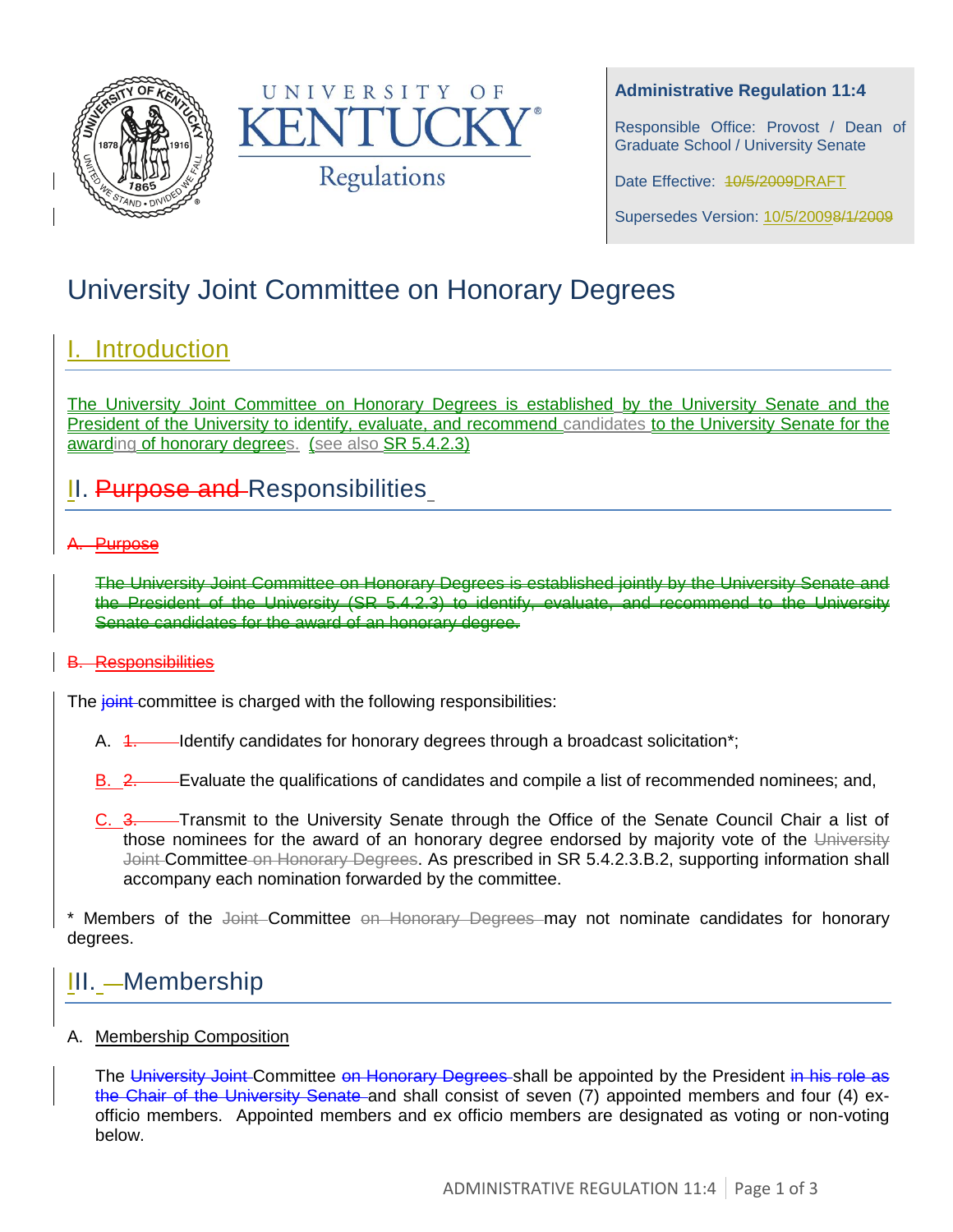### 1. Appointed Members

- (a) Four (4) members shall be selected by the Senate Council from the University Faculty (voting).
- (b) Two (2) members shall be selected by the President from the University Faculty (voting).
- (c) One appointed member of the Board of Trustees shall be selected by the Board-Chair of the Board of Trustees (Board) to serve as the Board's Liaison (non-voting) to the committee.

#### 2. Ex-Officio and other Members

- (a) The Provost, or the Provost's designee, shall serve as an ex officio member on the committee (voting).
- (b) The Dean of the Graduate School shall serve as an ex officio member on the committee (voting).
- (c) The Senate Council Chair shall serve as ex officio member of the committee (non-voting).
- (d) The President shall designate one other ex officio member of the committee from the senior administration (non-voting).

#### 3. Committee Chair

The Dean of the Graduate School shall serve as the committee Chairchair, unless unavailable, in which case the President, in consultation with the Senate Council Chair, shall designate the committee Chair-chair from the faculty members appointed as in Section II.A.1(a)&(b) herein.

#### 4. Quorum

A majority of voting members shall constitute a quorum for committee action.

#### B. Conditions for Appointment

- 1. The six (6) committee members appointed from the University Faculty shall have staggered threeyear appointments. The Board Liaison shall have a one-year appointment, and may be renewed at the discretion of the Board Chair. Ex Officio members are standing members of the committee.
- 2. The President and Senate Council Chair shall confer each year before finalizing the faculty membership on the University Joint Committee on Honorary Degrees to ensure that the proposed list of faculty appointees is broadly representative of the faculties-faculty of the University.

# **IIIIV.** Role of the University Senate

### A. Nominations to the Board of Trustees

The ninety-four (94) elected faculty representatives in the University Senate comprise the body authorized to vote on the names placed in nomination by the University Joint-Committee on Honorary Degrees (GR IV.A). The University Senate shall transmit Tthe names of those nominees favorably recommended by the elected faculty representatives in the University Senate, along with any specified supporting documentation, shall be transmittedthrough the President to the UK Board of Trustees for its approval.

B. President as Chair of the University Senate